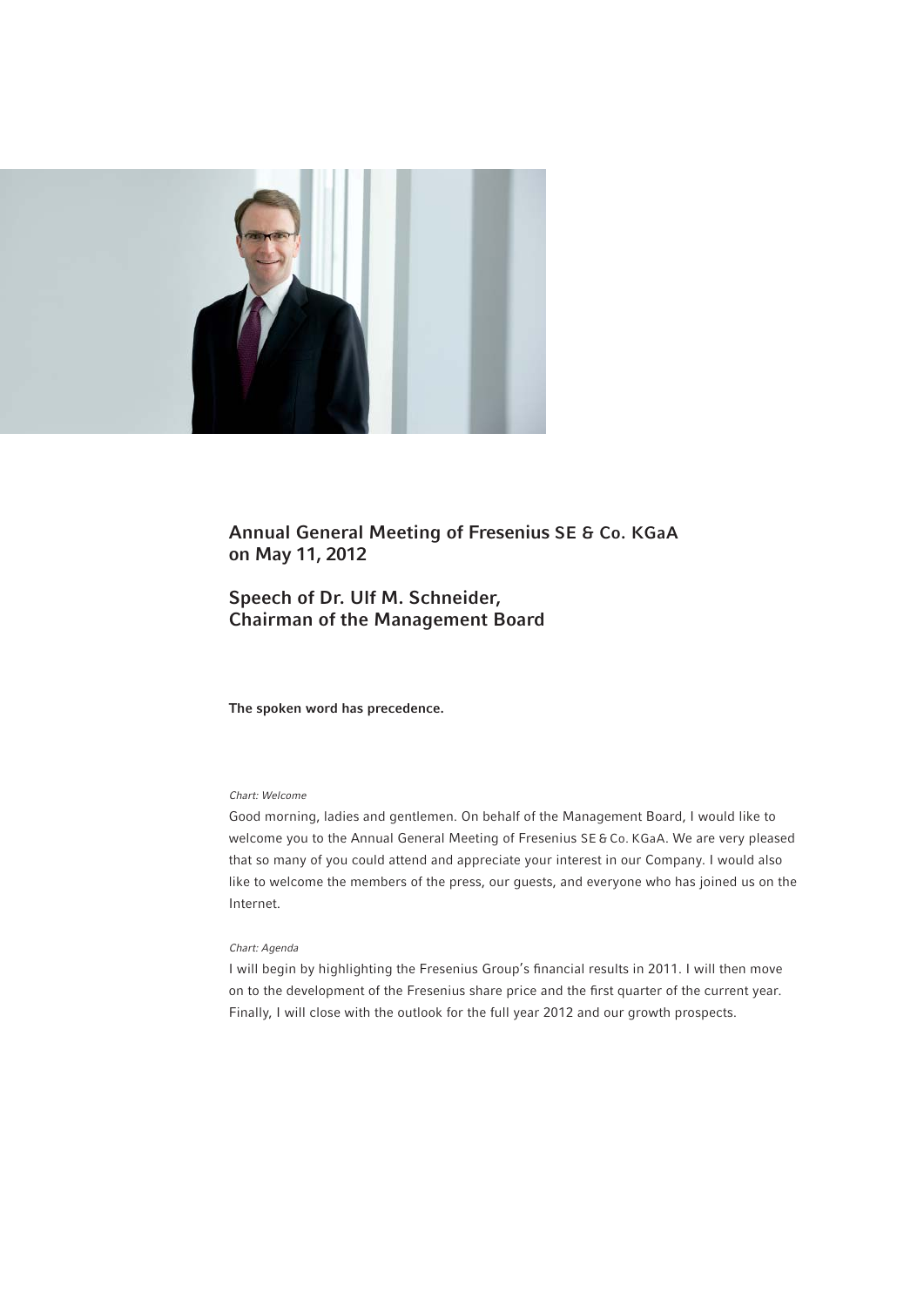#### Chart: 2011 – An outstanding year for Fresenius

2011 was another excellent year for Fresenius, with new records for sales and earnings. We were able to exceed the extraordinarily strong 2010 fiscal year results. Improving our profitability across all business segments was another outstanding success.

In addition, we further improved the balance of contributions from our four business segments to Group net income. Excluding Fresenius Medical Care, the Group accounted for 67% of net income in 2011, compared with only 29% in 2004. This is an excellent development and increases the Company's diversification and stability.

2011 was also a year of significant acquisitions. We substantially strengthened our dialysis and hospital businesses, thereby laying the foundation for continued strong growth in 2012 and beyond. Let me give you more detail on this point:

In 2011, Fresenius Medical Care considerably strengthened its business in North America and Europe. The acquisition of the third largest dialysis clinic operator in the United States, Liberty Dialysis Holdings, which we concluded at the end of February 2012, further extended Fresenius Medical Care's leading position in dialysis services. The acquisition of American Access Care significantly expanded our position in vascular access management, a vital part of dialysis care. Fresenius Medical Care also increased its European market presence in dialysis services – especially in the fast-growing Eastern European markets – by acquiring International Dialysis Centers.

Fresenius Helios further strengthened its position in the German hospital market through two major acquisitions: The Damp Group in northern Germany and a maximum care hospital in Duisburg. Both provide an excellent strategic fi t and ideally complement the HELIOS hospital network which currently includes 75 clinics with more than 23,000 beds.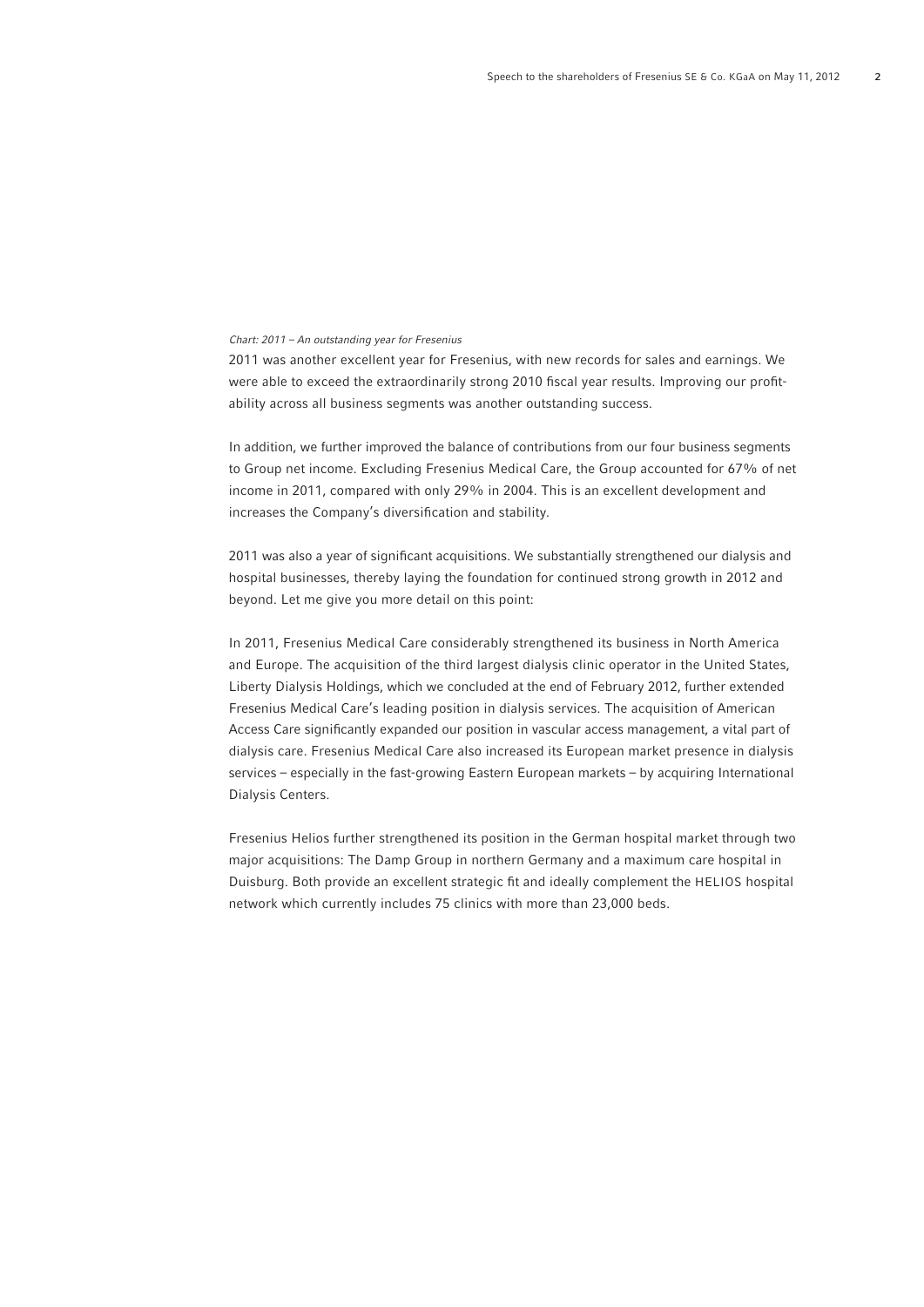### Chart: Fresenius Group: Excellent Financial Results

Now to the excellent 2011 financial results. Let me first draw your attention to the gray-shaded area on this chart: Group sales increased by 6% in constant currency and by 3% at actual rates to € 16.5 billion. As expected, the gain fell somewhat short of the dynamic growth seen in previous years due to the implementation of the new end-stage renal disease prospective payment system in the United States, which initially included reimbursement cuts. I would like to emphasize that Fresenius Medical Care managed this challenge exceptionally well.

Group EBIT increased by 9% in constant currency and by 6% to  $\epsilon$ 2.6 billion at current rates. We posted even stronger growth in Group net income before special items relating to the acquisition of APP Pharmaceuticals, achieving an increase of 18% in constant currency and of 17% to €770 million at current rates. Including special items, which in 2011 were incurred for the last time, Group net income amounted to  $€690$  million.

Over the last five years we achieved an average yearly growth of 10% in sales, 12% in EBIT and 17% in Group net income. This translates into an increase of Group sales by more than € 5 billion over this period – with continuously improving profi tability. We increased our EBIT margin from 14.2% in 2007 to 15.5% in 2011, an excellent result achieved despite difficult economic conditions and continued cost-containment measures in health care. I would like to sincerely thank all our employees, on behalf of the Management Board, for achieving such extraordinary results not only in 2011, but over many years. Their enthusiasm and commitment to excellence will remain essential to achieving our future goals.

In addition to the mandatory IFRS statements, Fresenius has voluntarily prepared its 2011 financial statements according to U.S. GAAP. The reported figures are largely identical under both standards.

For the disclosures pursuant to Sections 289 and 315 of the German Commercial Code, please refer to the separate report available at the Annual General Meeting and on our website.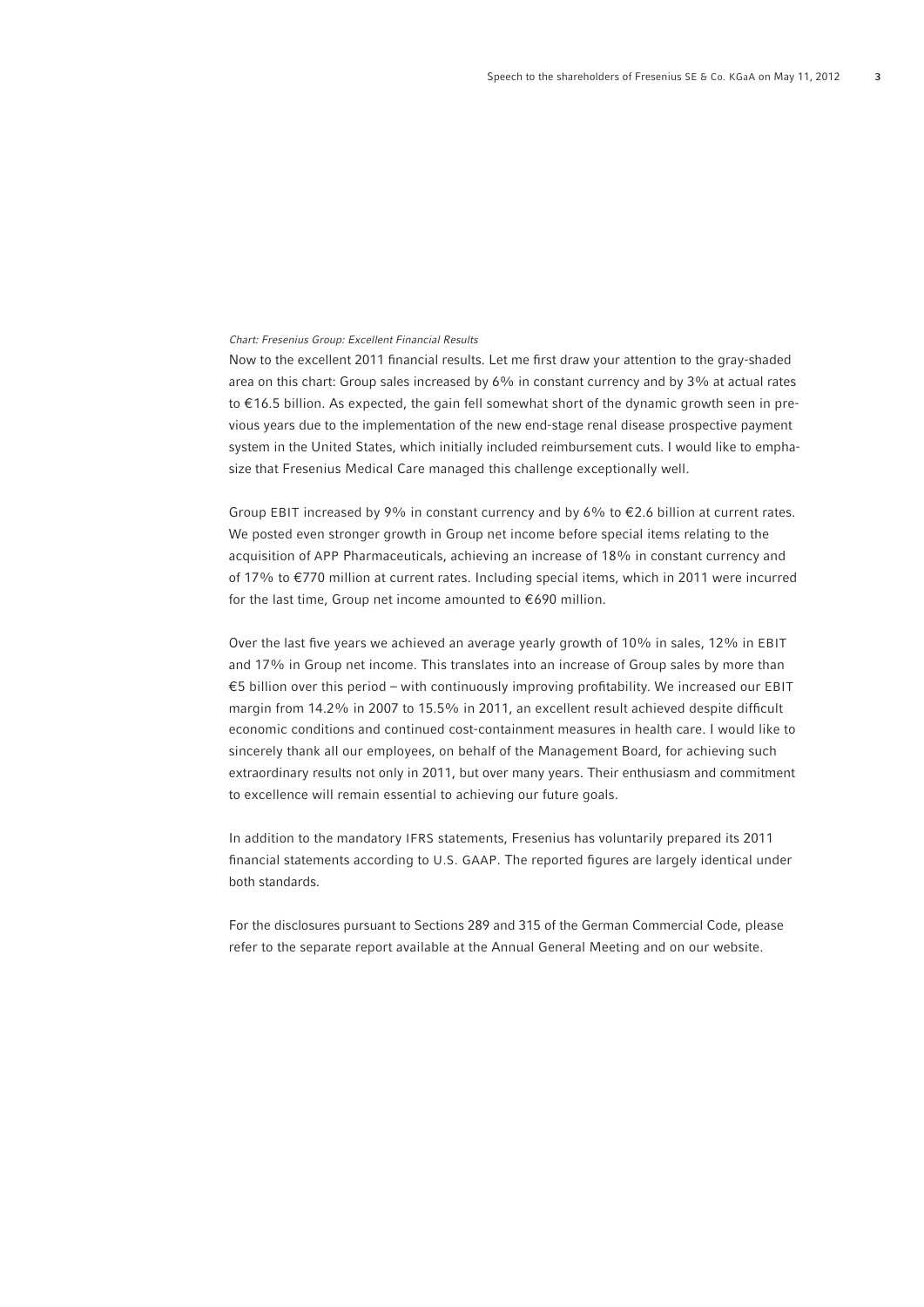## Chart: Fresenius Share: Attractive Long-Term Shareholder Returns

Dear shareholders, based on our excellent results and the very good prospects for the current year, we are pleased to propose the 19<sup>th</sup> consecutive dividend increase. We propose to increase the dividend by 10%, to 95 euro cents.

Investing in the Fresenius share is a rewarding long-term investment. The graph on the right shows the Company's growth over the last 10 years including reinvested dividends. You will notice that the Fresenius share has yielded a compound annual rate of return of 12.2%, compared with only 1.4% for the DAX index.

#### Chart: Fresenius Share Price Development 2011 and 2012

Now to the Fresenius share price in 2011: The excellent financial results and our positive outlook have also been reflected in the share price development. The Fresenius share price rose by 14% in 2011, significantly outperforming the DAX, which fell by 15%.

Our share has significantly improved its ranking in the DAX since the end of January 2011, as a result of converting the preference shares into ordinary shares to create a single share class. The stock's ranking in market capitalization improved from  $26<sup>th</sup>$  to  $21<sup>st</sup>$ , and in turnover from 34<sup>th</sup> to 29<sup>th</sup>. The attractiveness of our stock on the capital market has grown considerably.

In the first months of this year, the Fresenius share rose further, and currently trades 9% higher than at the end of 2011. The DAX also posted a gain of 9% over the same period.

I am convinced that the Fresenius stock will continue to be an attractive investment in the future. We are well positioned to maintain our path of profitable growth, and the vast majority of analysts continue to rate the Company's share as a "buy".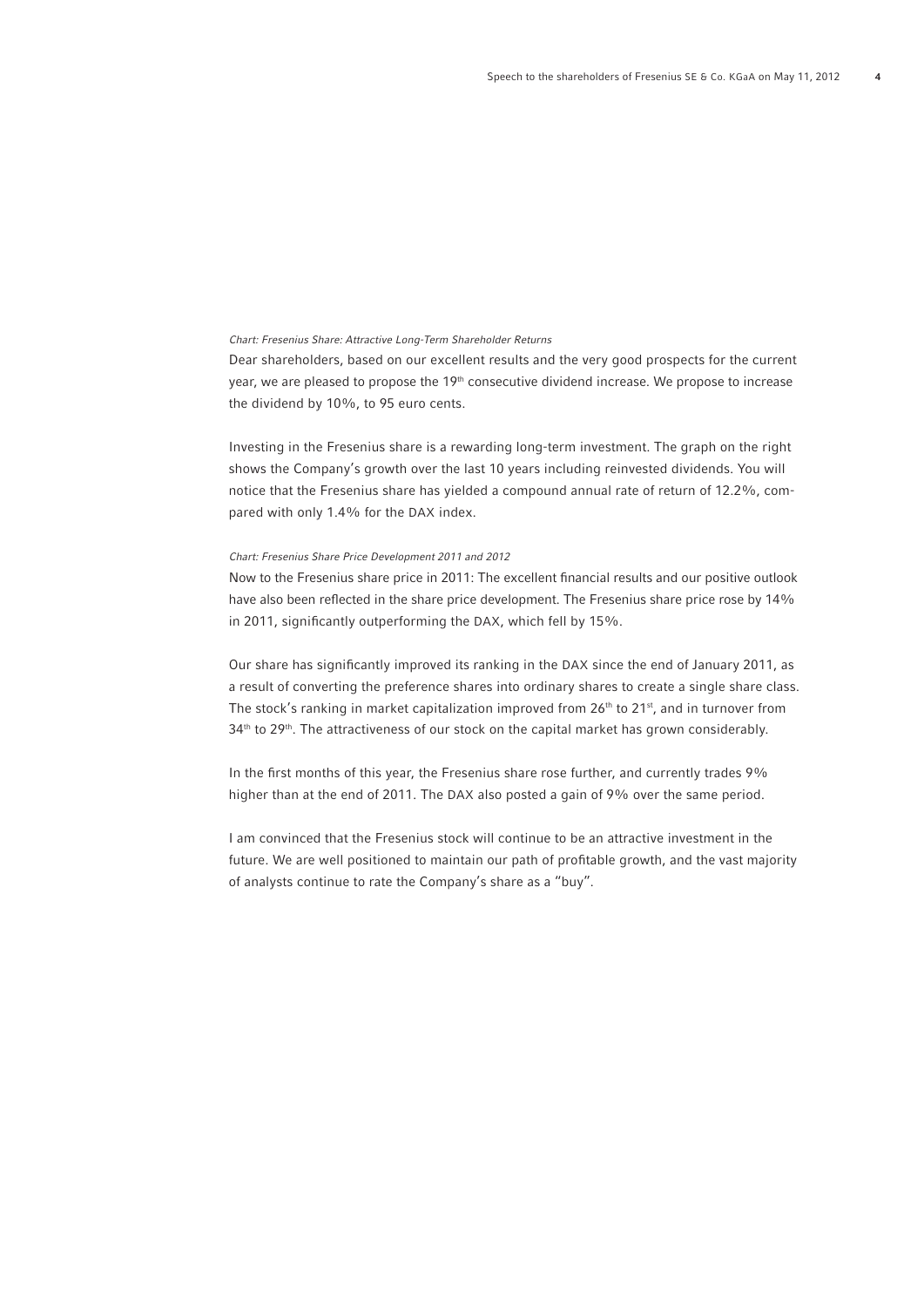Let me now turn to two points on today's agenda: In agenda item 9 we ask you for authorization to issue option bonds and/or convertible bonds, and for the creation of a conditional capital. We wish to ensure that the Company will have additional flexibility to finance future growth. The issue of option bonds and/or convertible bonds enables the Company to take advantage of attractive funding opportunities, such as access to debt at favorable interest rates.

Under agenda item 10 we propose a resolution concerning the authorization to purchase and use own shares. The Company should be in a position to take advantage of the benefits associated with the instrument of own shares in the best interests of the Company and all its shareholders and to minimize their dilution. This resolution is consistent with the standard practice of large publicly listed companies in Germany.

#### Chart: Fresenius Group: Excellent Start Into 2012

I will now discuss the first quarter of 2012. We had an excellent start and are heading for another record year. Group sales increased by 10% in constant currency and by 13% at actual rates to  $\epsilon$ 4.4 billion. Net income grew by 15% in constant currency and by 18% at actual rates to €200 million. Including a non-taxable investment gain from Fresenius Medical Care, Group net income totaled € 230 million. All business segments are on track to achieve their 2012 targets.

## Chart: Fresenius Medical Care: 1st Quarter 2012 and Outlook

Fresenius Medical Care increased sales by 9% to US\$3.2 billion in the first quarter of 2012. Acquisitions contributed 7%. Net income increased by 10% to US\$244 million, and to US\$370 million including the non-taxable investment gain.

Fresenius Medical Care fully confirmed its outlook and projects sales of approximately US\$14 billion for 2012. This corresponds to sales growth of 13 to 15% in constant currency. Net income of approximately US\$1.14 billion is expected, compared to US\$ 1.07 billion in 2011.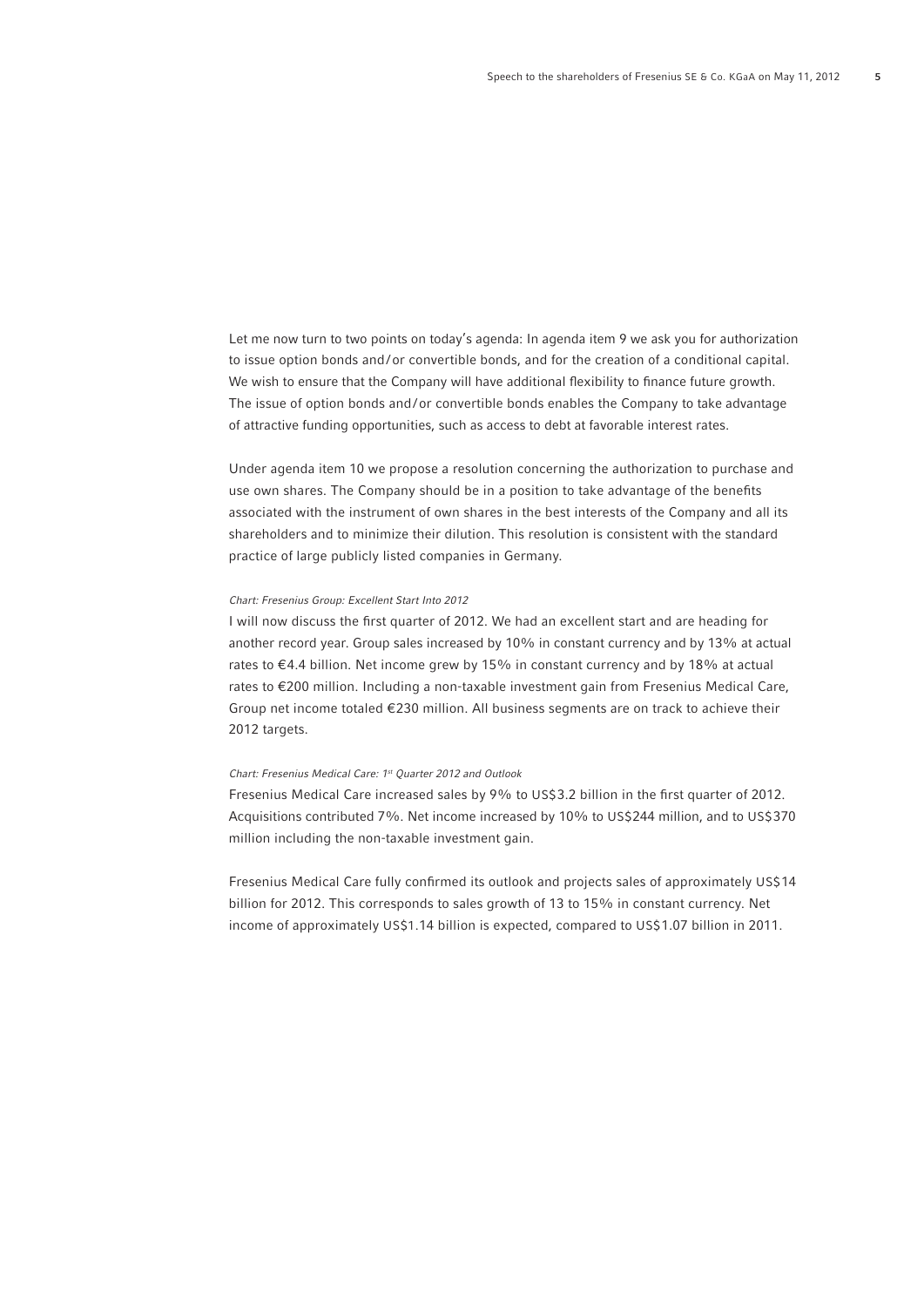Chart: Fresenius Kabi: 1st Quarter 2012 and Outlook

Fresenius Kabi had a very successful start into 2012. Sales increased by 14% to € 1.1 billion. EBIT grew by 9% to  $E$ 215 million.

Fresenius Kabi raised its outlook for 2012 and now forecasts organic sales growth of 6 to 8%. This increase is based on the excellent ongoing development in all product segments and regions. In addition, Fresenius Kabi continues to benefit from supply constraints for intravenously administered drugs in the United States. The EBIT margin is expected to be at the upper end of the targeted range of 19.5 to 20% for 2012.

#### Chart: Fresenius Helios: 1st Quarter 2012 and Outlook

Turning now to Fresenius Helios. Sales increased by 11% to  $\epsilon$ 717 million in the first quarter of 2012, with acquisitions having an impact of 6%. Fresenius Helios grew organically by 5%, at the upper end of the forecast for 2012, and EBIT increased by 17% to €68 million.

Fresenius Helios raised its EBIT outlook for 2012. The company now projects EBIT to increase to the upper end of the targeted range of €310 million to €320 million, compared to €270 million in 2011. Fresenius Helios continues to expect organic sales growth of 3 to 5%.

#### Chart: Fresenius Vamed: 1st Quarter 2012 and Outlook

Fresenius Vamed achieved sales growth of 1% to  $\epsilon$ 142 million in the first quarter of 2012. As expected, this increase was below our full-year guidance due to the fluctuating project business; the same applies for EBIT, which remained at the previous year's level of  $\epsilon$ 5 million. The company reported a very good order intake of €104 million and an order backlog of €872 million, which corresponds to a multiple of 1.8 times last year's project sales and provides a sound basis for further sales growth.

Fresenius Vamed also fully confirmed its 2012 outlook and expects sales and EBIT growth of 5 to 10%.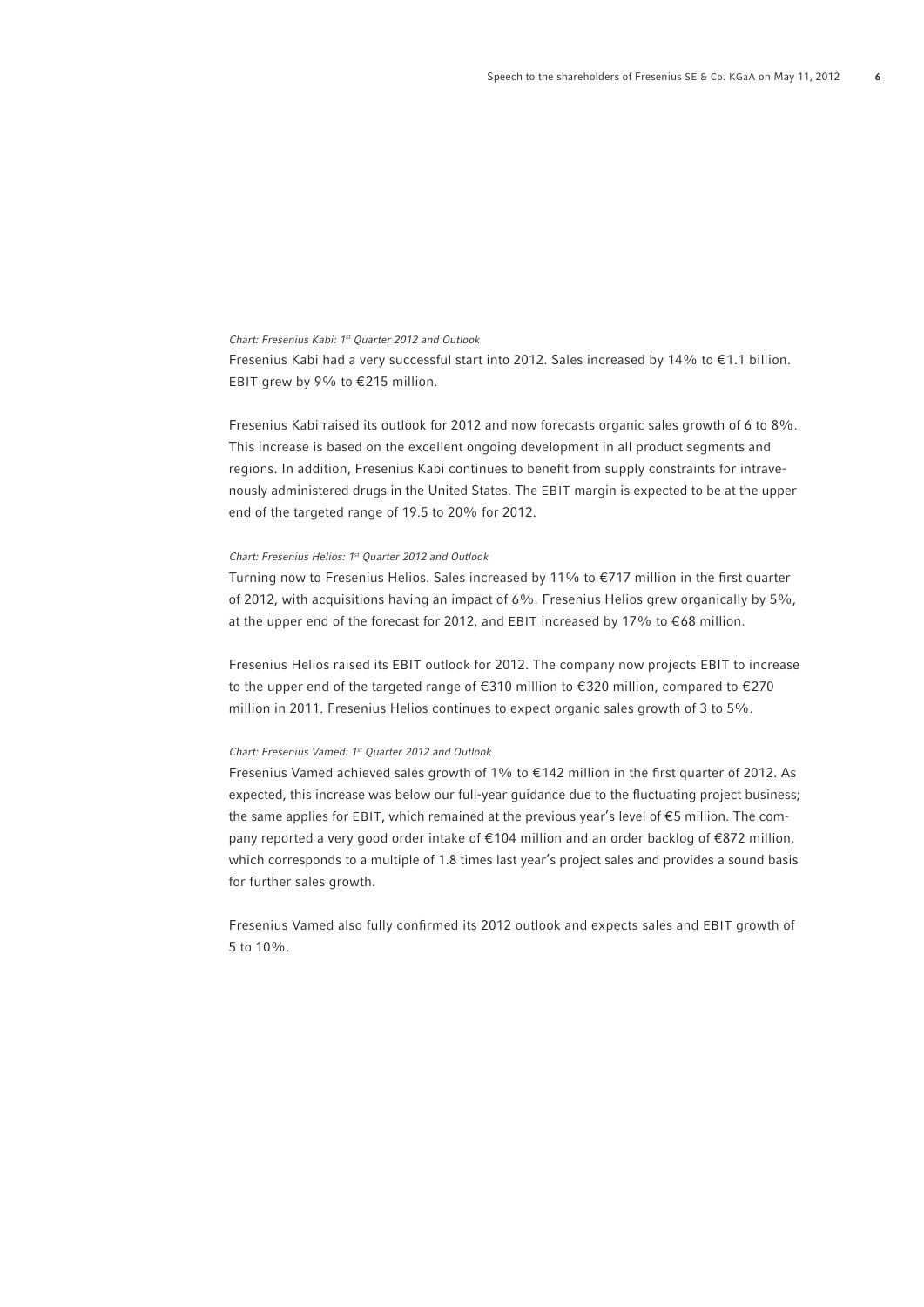### Chart: Fresenius Group: Positive Outlook 2012

Ladies and gentlemen, the expectations of our business segments again add up to a very positive Group outlook. Sales are projected to increase by 10 to 13% in constant currency and we expect to reach the upper end of this range. Group net income is forecast to grow by 12 to 15% in constant currency.

## Chart: Offer to Acquire RHÖN-KLINIKUM AG

Before I start with the global trends in health care and our growth prospects, I will briefly outline some more details on the planned acquisition of all outstanding shares of RHÖN-KLINIKUM AG for € 22.50 per share in cash. The offer document is expected to be made available on May 18, 2012.

RHÖN-KLINIKUM AG is one of Germany's largest private hospital operators, with reported sales of €2.6 billion and net income of €161 million in 2011. RHÖN-KLINIKUM AG has 53 hospitals with a total of approximately 16,000 beds, as well as 39 health care centers, and treated nearly 2.3 million patients last year.

The planned acquisition of RHÖN-KLINIKUM AG is a milestone in the further expansion of our hospital business. We intend to combine RHÖN-KLINIKUM AG with Fresenius Helios, creating an entity that will have sales of approximately €6 billion and will be the largest private hospital operator in Germany. Patients will benefit as we combine the strengths of RHÖN-KLINIKUM AG and HELIOS to develop new, forward-looking approaches to health care. By extending our health care network across the entire country, we will bring some 75% of Germany's people within an hour's drive of one of our hospitals. Combining these two companies will take our proven and attractive hospital business model to the next level.

#### Chart: Fresenius Group: Ideal Strategic Posture to Benefit from Major Health Care Trends

Fresenius has the ideal strategic posture for further growth. We are benefiting significantly from major global health care trends: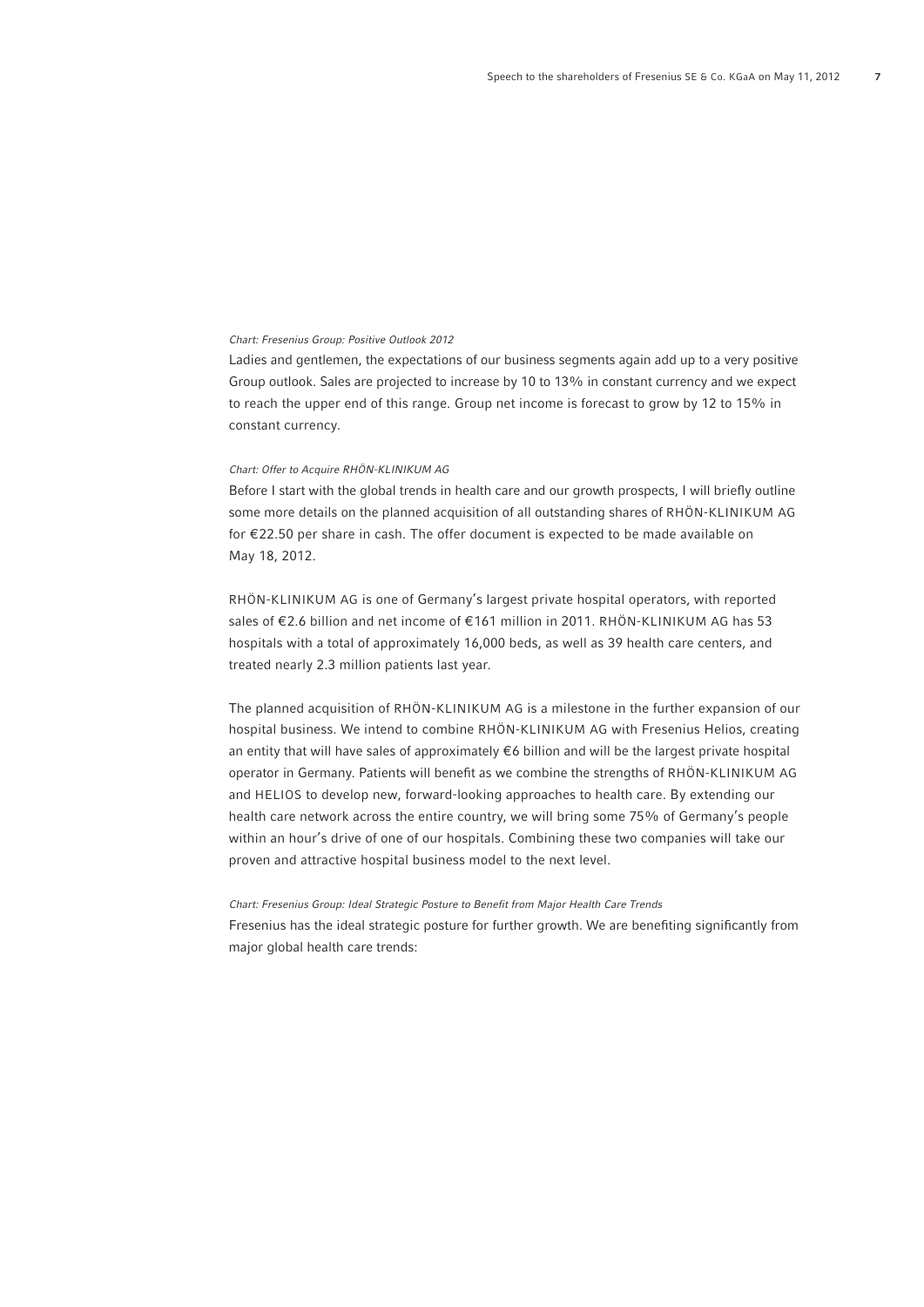First of all, from an aging population and the increasing demand for health care. Demographic change, increasing health awareness, and medical advances point to continued, stable growth in our markets well into the future.

Second, from dynamic emerging market growth. With their extensive sales and production networks, Fresenius Medical Care and Fresenius Kabi are very well represented in these regions and positioned to participate in this dynamic growth. Fresenius Kabi today achieves more than a third of its sales in emerging countries, with sales growth significantly higher than 10%. Fresenius Vamed also enjoys excellent opportunities for constructing and equipping health care facilities.

Third, from the continuing growth of generics. We are now approximately in the middle of the so-called "patent cliff", a period between 2009 and 2016 during which a number of drugs will lose their patent protection. Fresenius Kabi benefits from these patent expiries by bringing generics onto the market. Economically generics make a vital contribution in making health care more affordable due to lower pricing compared to the original drugs. Due to increasing generic penetration we also see considerable future growth potential in this area.

And finally, we benefit from the rise of private providers in health care services, whether through the operation of dialysis clinics, the privatization of hospitals, or the production of patient-specific drugs and clinical nutrition solutions. We also see increasing demand for the hospital outsourcing services provided by Fresenius Vamed. All our business segments are well positioned to benefit from this global trend, as well.

#### Chart: Fresenius Group: Positive Mid-Term Outlook

I confirm our ambitious mid-term financial targets. For the Group we expect, as in the past, average annual organic sales growth of 6 to 9%. In addition, we are aiming for Group net income of more than € 1 billion in 2014, which will require annual earnings growth of approximately 10%.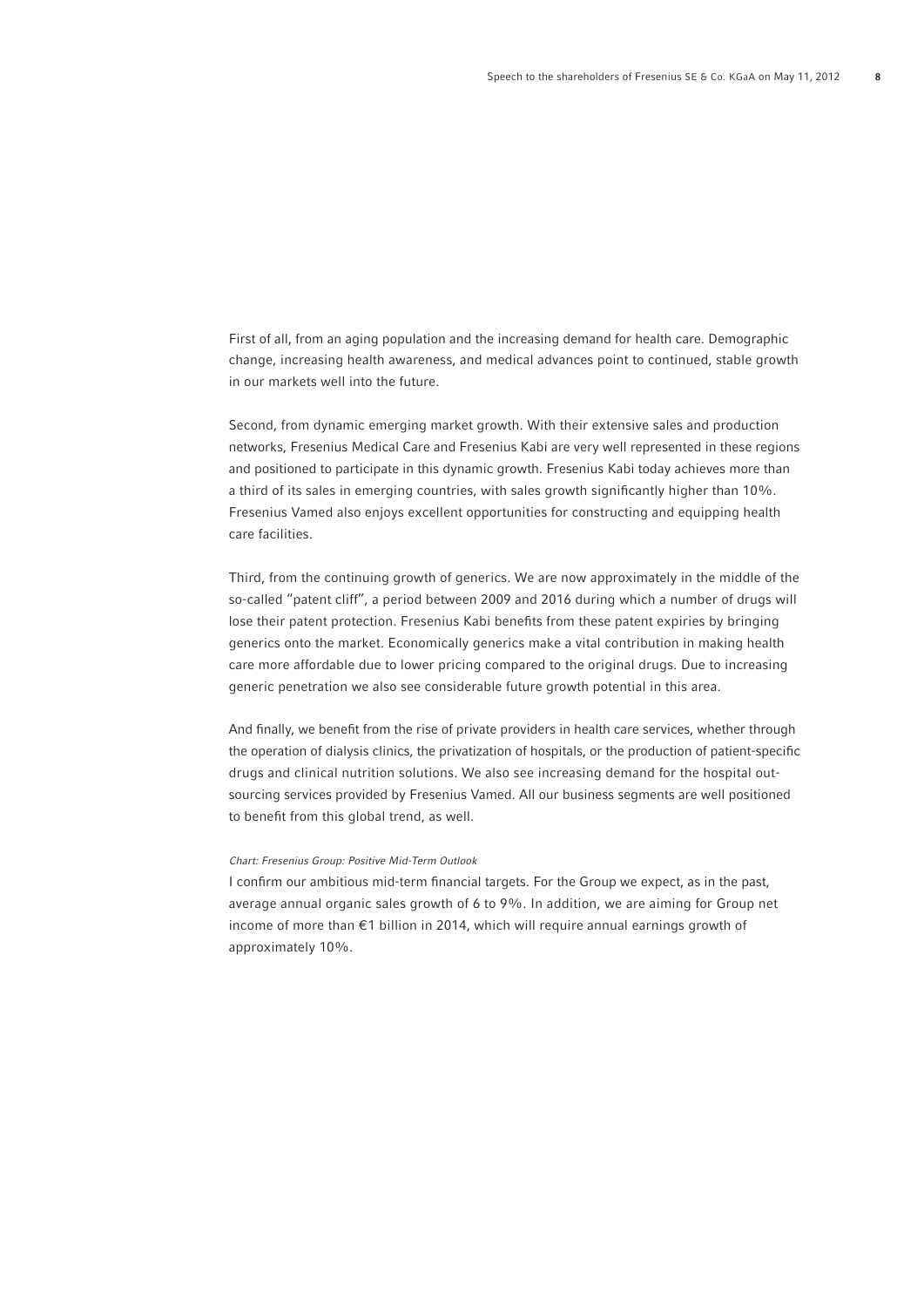Quality and cost leadership are essential for our Company's success. They will remain top priorities at each of our four business segments as we strive to provide the best possible care for our patients.

Fresenius is a diversified company, with leading positions in a growing health care market. We will continue to pursue our Company's long-term strategy – which is based on innovation, quality and market leadership – and also the further successful global rollout of our products and services. We will swiftly and successfully integrate the newly acquired companies into the Group and continue to lead Fresenius with commercial prudence.

Ladies and gentlemen, I thank you for your commitment and loyalty to Fresenius and look forward to your continued trust and support.

Thank you for your attention.